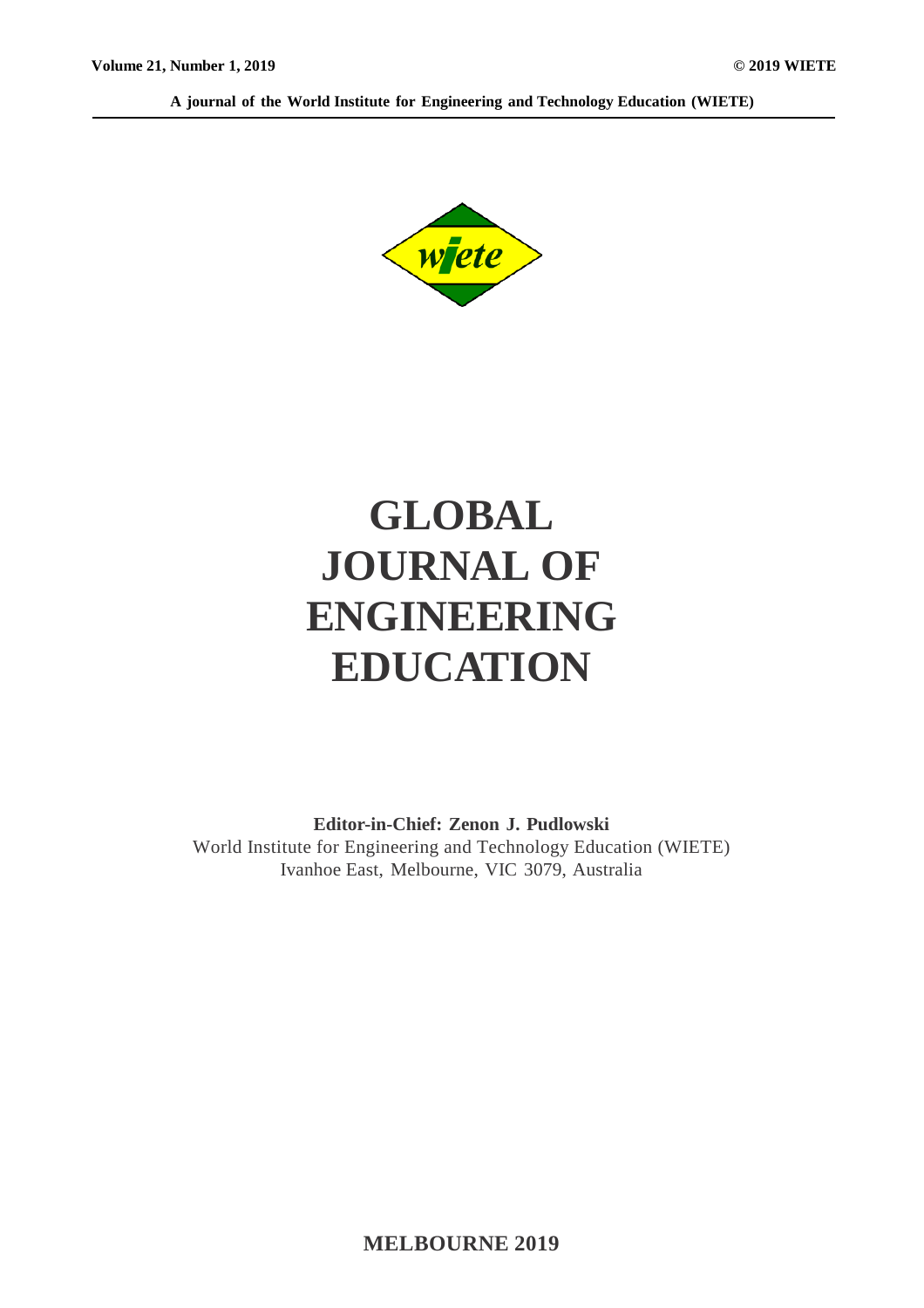#### **WIETE Partners**



Commonwealth Science and Technology Academy for Research (C-STAR) Chennai, India



Faculty of Engineering State University of Malang Malang, Indonesia



Faculty of Architecture Cracow University of Technology Kraków, Poland



Polytechnic Institute of New York University New York, USA



Faculty of Architecture Gdańsk University of Technology Gdańsk, Poland



University of Botswana Gaborone, Botswana



Faculty of Architecture Slovak University of Technology in Bratislava Bratislava, Slovakia



University of West Attica Piraeus-Athens, Greece

Published by:

World Institute for Engineering and Technology Education (WIETE) 141 The Boulevard, Ivanhoe East, Melbourne, VIC 3079, Australia

E-mail: info@wiete.com.au Internet: http://www.wiete.com.au

**© 2019 WIETE**

ISSN 1328-3154

Articles published in the *Global Journal of Engineering Education* (GJEE) have undergone a formal process of peer review by international referees.

This Journal is copyright. Apart from any fair dealing for the purpose of private study, research, criticism or review as permitted under the Copyright Act, no part may be reproduced by any process without the written permission of the publisher.

*Responsibility for the contents of these articles rests upon the authors and not the publisher. Data presented and conclusions developed by the authors are for information only and are not intended for use without independent substantiating investigations on the part of the potential user.*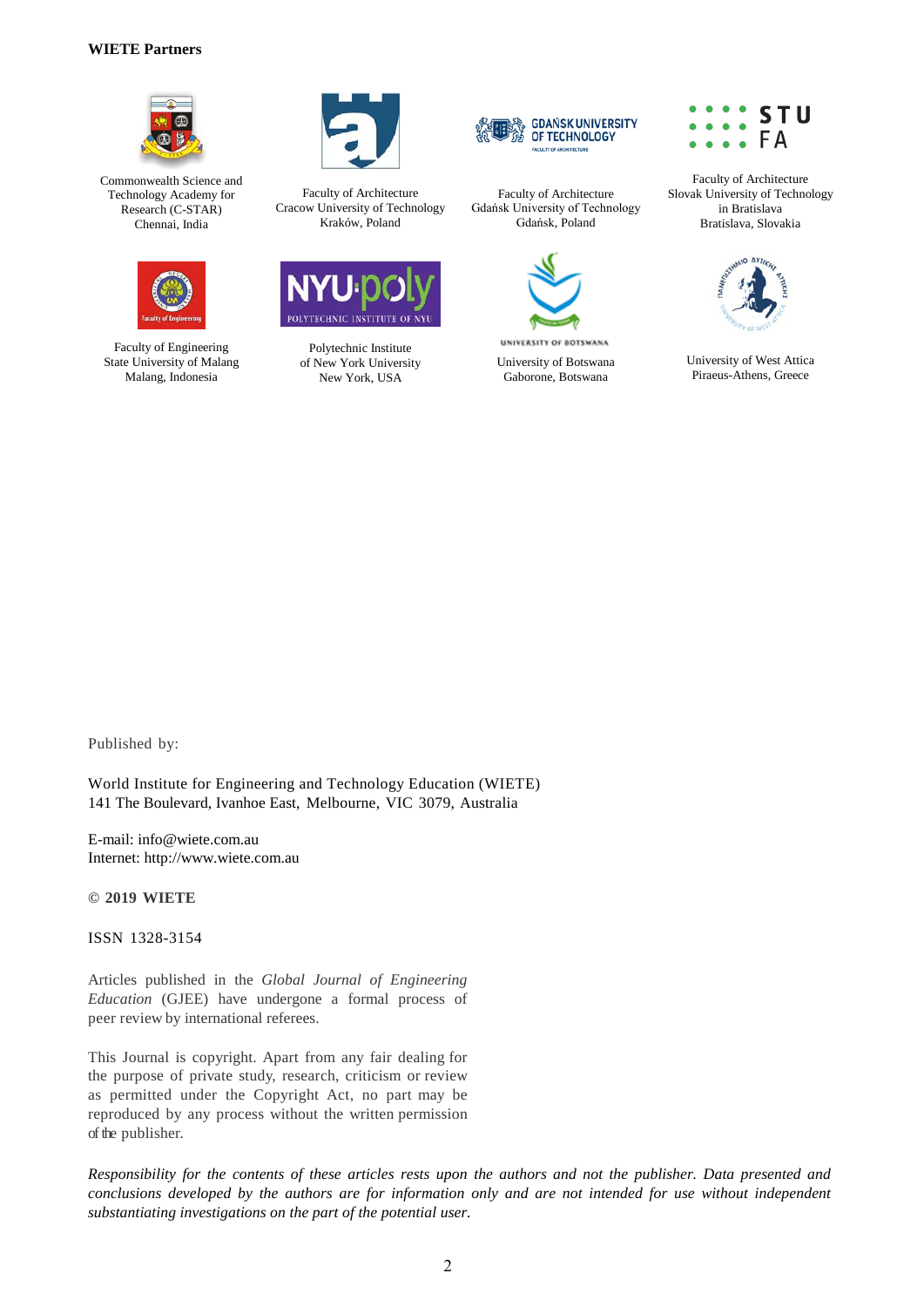## **Global Journal of Engineering Education**

#### EDITOR-IN-CHIEF

| Prof. Zenon J. Pudlowski                                                                                                                                                                                                                                                                                                                                                                                                              | World Institute for Engineering and Technology Education (WIETE)<br>141 The Boulevard, Ivanhoe East, Melbourne, VIC 3079, Australia<br>Tel/Fax: +61 3 94994339, E-mail: zenon.pudlowski@wiete.com.au<br>Internet: http://www.wiete.com.au                                                                                                                                                                                                                                                                                                                                                                                                                                                                                                                                                                                                                                                                                                                                             |  |
|---------------------------------------------------------------------------------------------------------------------------------------------------------------------------------------------------------------------------------------------------------------------------------------------------------------------------------------------------------------------------------------------------------------------------------------|---------------------------------------------------------------------------------------------------------------------------------------------------------------------------------------------------------------------------------------------------------------------------------------------------------------------------------------------------------------------------------------------------------------------------------------------------------------------------------------------------------------------------------------------------------------------------------------------------------------------------------------------------------------------------------------------------------------------------------------------------------------------------------------------------------------------------------------------------------------------------------------------------------------------------------------------------------------------------------------|--|
| <b>MANAGER &amp; ASSOCIATE</b><br><b>EDITOR</b>                                                                                                                                                                                                                                                                                                                                                                                       |                                                                                                                                                                                                                                                                                                                                                                                                                                                                                                                                                                                                                                                                                                                                                                                                                                                                                                                                                                                       |  |
| Dr Dianne Q. Nguyen                                                                                                                                                                                                                                                                                                                                                                                                                   | WIETE, Melbourne, Australia                                                                                                                                                                                                                                                                                                                                                                                                                                                                                                                                                                                                                                                                                                                                                                                                                                                                                                                                                           |  |
| <b>ASSOCIATE EDITORS</b>                                                                                                                                                                                                                                                                                                                                                                                                              |                                                                                                                                                                                                                                                                                                                                                                                                                                                                                                                                                                                                                                                                                                                                                                                                                                                                                                                                                                                       |  |
| Dr Ian R. Dobson<br>Mrs Dorota I. Pudlowski<br>Prof. Robert Špaček<br>Ms Krystyna Wareing                                                                                                                                                                                                                                                                                                                                             | Monash University, Melbourne, Australia<br>WIETE, Melbourne, Australia<br>Slovak University of Technology in Bratislava, Bratislava, Slovakia<br>Independent Communications Consultant, Crawley, West Sussex, England, UK                                                                                                                                                                                                                                                                                                                                                                                                                                                                                                                                                                                                                                                                                                                                                             |  |
| <b>ADVISORY BOARD MEMBERS</b>                                                                                                                                                                                                                                                                                                                                                                                                         |                                                                                                                                                                                                                                                                                                                                                                                                                                                                                                                                                                                                                                                                                                                                                                                                                                                                                                                                                                                       |  |
| Prof. Hosni I. Abu-Mulaweh<br>Prof. Wacław Celadyn<br>Prof. Colin U. Chisholm<br>Prof. Ahmad Ibrahim<br>Prof. Adinarayana Kalanidhi<br>Prof. Viljan Mahnič<br>Prof. George Metaxas<br>Prof. Andrew Nafalski<br>Dr Zorica Nedic<br>Prof. Derek O. Northwood<br>Prof. Lucyna Nyka<br>Prof. Steven Thatcher<br>Prof. Jacek Uziak<br>Prof. Algirdas V. Valiulis<br>A/Prof. Ľubica Vitková<br>Dr Aji P. Wibawa<br>Prof. Maria J. Żychowska | Indiana University-Purdue University Fort Wayne, Fort Wayne, USA<br>Cracow University of Technology, Kraków, Poland<br>Glasgow Caledonian University, Glasgow, Scotland, UK<br>Yorkville University, Toronto, Ontario, Canada<br>Commonwealth Science and Technology Academy for Research, Chennai, India<br>University of Ljubljana, Ljubljana, Slovenia<br>Piraeus University of Applied Sciences (TEI), Piraeus-Athens, Greece<br>University of South Australia, Adelaide, Australia<br>University of South Australia, Adelaide, Australia<br>University of Windsor, Windsor, Canada<br>Gdańsk University of Technology, Gdańsk, Poland<br>Central Queensland University, Cairns, Australia<br>University of Botswana, Gaborone, Botswana<br>Vilnius Gediminas Technical University, Vilnius, Lithuania<br>Slovak University of Technology in Bratislava, Bratislava, Slovakia<br>State University of Malang, Malang, Indonesia<br>Cracow University of Technology, Kraków, Poland |  |

**A journal of the World Institute for Engineering and Technology Education (WIETE)**